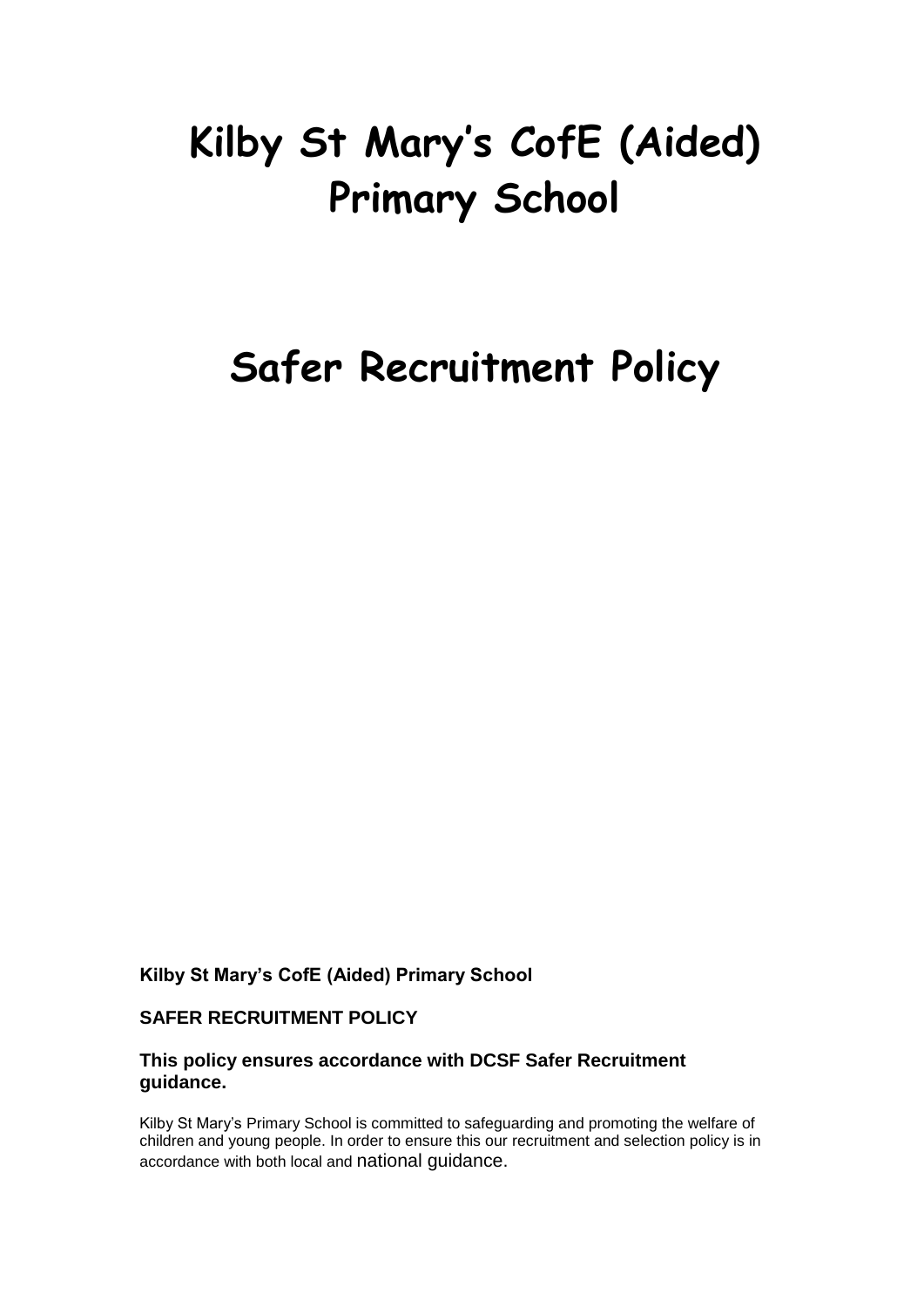# **SAFEGUARDING POLICY CROSS REFERENCE**

**Please read this policy in conjunction with the School Child Protection Policy 2013 (named Safeguarding Policy 2013) alongside the guidance found in the Safeguarding Children Board Handbook www.gscb.org.uk/handbook and the guidance on safer working practices outlined in www.dcsf.gov.uk/everychildmatters/safeguardingandsocialcare/safegua**

**rdingchildren/safeguardingadvisernetwork/sanetwork/**

Kilby St Mary's Primary School will be at the heart of the community; a place where everyone is keen to achieve and share in success, making best use of all resources and celebrating diversity. Everyone will have a clear understanding of their contribution to the School in its central role of raising standards; educational, physical, moral and social.

The school is committed to ensuring equal treatment of all its employees, pupils and any others involved in the school community, with any form of disability and will ensure that disabled people are not treated less favourably in any procedures, practices and service delivery. Furthermore our school will actively promote positive attitudes towards disability and will aim to secure the best possible provision for members of our community in order that they are able to access the school site to the full.

Safer recruitment is an important part of safeguarding children.

This policy outlines the steps we can take to try to ensure that the people who are employed by Kilby St Mary's Primary School are safe to work with children and young people.

#### **Safer recruitment has key elements which are:**

- Robust recruitment and selection processes;
- Relevant vetting and checking processes;
- A robust induction;
- A good training infrastructure.

#### **Purpose**

The aims of safer recruitment are:

- To prevent unsuitable people working with children, young people and vulnerable adults;
- To promote safe practices and challenge poor or unsafe practice;
- To enable prompt and appropriate responses to concerns about a child's welfare;
- Develop partnership working.
- Having a safe culture is a key part of safeguarding

#### **The school does this by:**

Having effective recruitment including the undertaking of full pre-employment checks ie CRB, evidence of identity, evidence of eligibility to work in the UK (if appropriate), two satisfactory references, proof of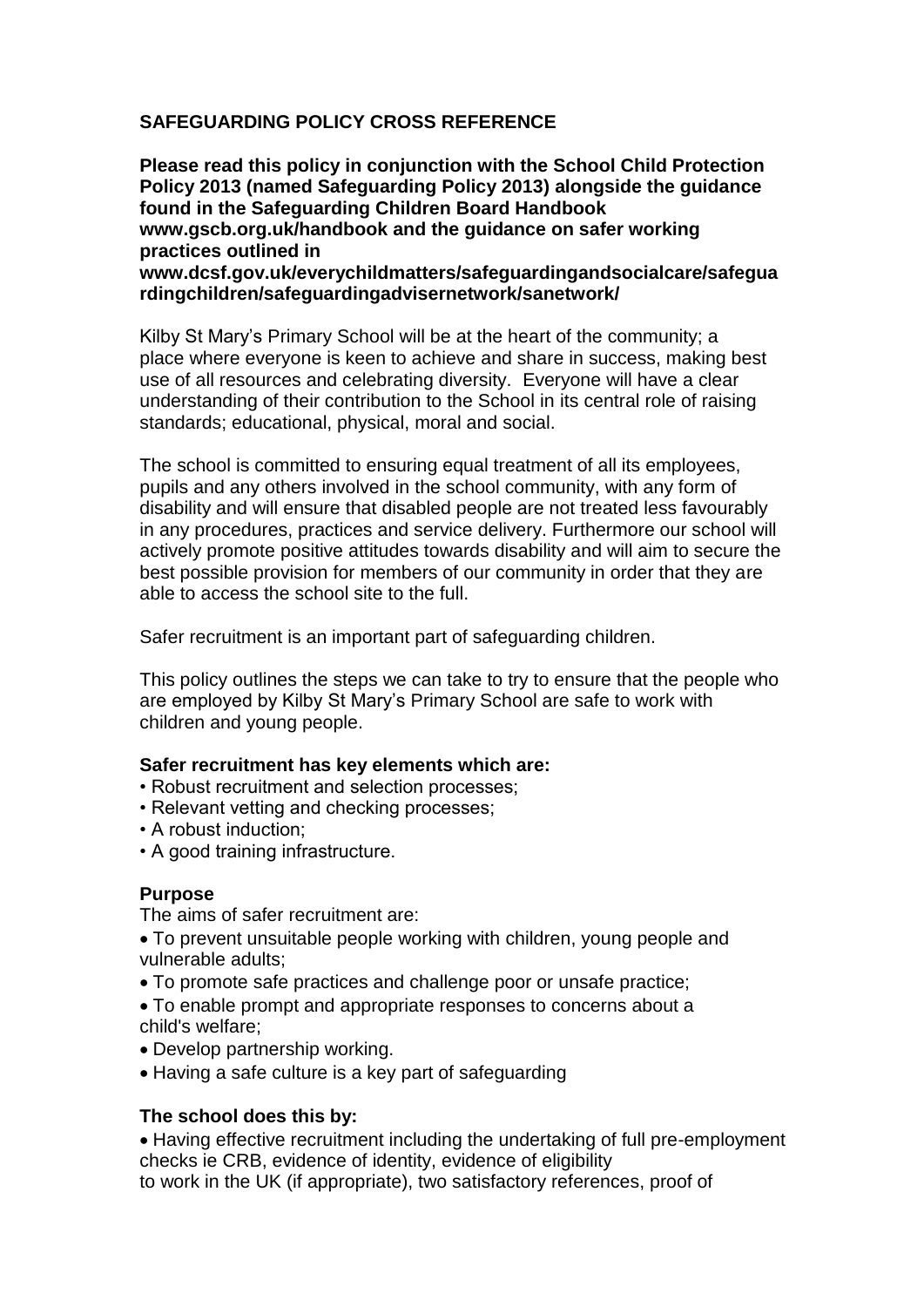qualifications (if necessary for the post), job application form and health statement.

Furthermore, recruitment documents and job descriptions include the school's policy on safeguarding children **"This authority is committed to safeguarding and promoting the welfare of children and young people and expects all staff and volunteers to share this**

**commitment"**, with job descriptions making clear how much responsibility for safeguarding and promoting the welfare of children is involved for each particular post;

Having effective induction, training, mentoring and supervision processes;

Ensuring that there is an awareness and understanding of safeguarding; Having open and transparent practice; Having clear procedures for reporting concerns or issues;

Having a clear reporting structure so that people understand and know who to contact and where to get help;

Having open and agreed standards of behaviour and a code of conduct;

• Having robust policies and procedures regarding safeguarding children and young people;

Having a commitment to safeguarding children and young people, and put safeguarding high on everyone's agenda;

• Keeping an open mind.

This policy operates in relationship to standard operating child protection procedures.

# **STAGES OF THE RECRUITMENT PROCESS**

# **1 Decision to Recruit**

All interview panels will understand their role, and will include at least two staff and governors who have been trained. The job description will include a reference to the responsibility for safeguarding and promoting the welfare of children, and the person specification will include suitability to work with children

# **2 Advertising the Post**

The advertisement will include a reference to safeguarding and promoting the welfare of children and young people such as **"This authority is committed to safeguarding and promoting the welfare of children and young people and expects all staff and volunteers to share this commitment"**, as well as the requirement for **completion of an enhanced Criminal Records Bureau (CRB) check.** This will also be reflected in the information pack sent to all applicants.

# **3 Application Process**

Application forms (including the Safer Recruiting Additional Information Sheet – for shortlisted candidates only) will be used to enable all potential applicants to provide a common set of core data as follows:

 Current and former names, date of birth, current address, NI number and evidence of eligibility to work in the UK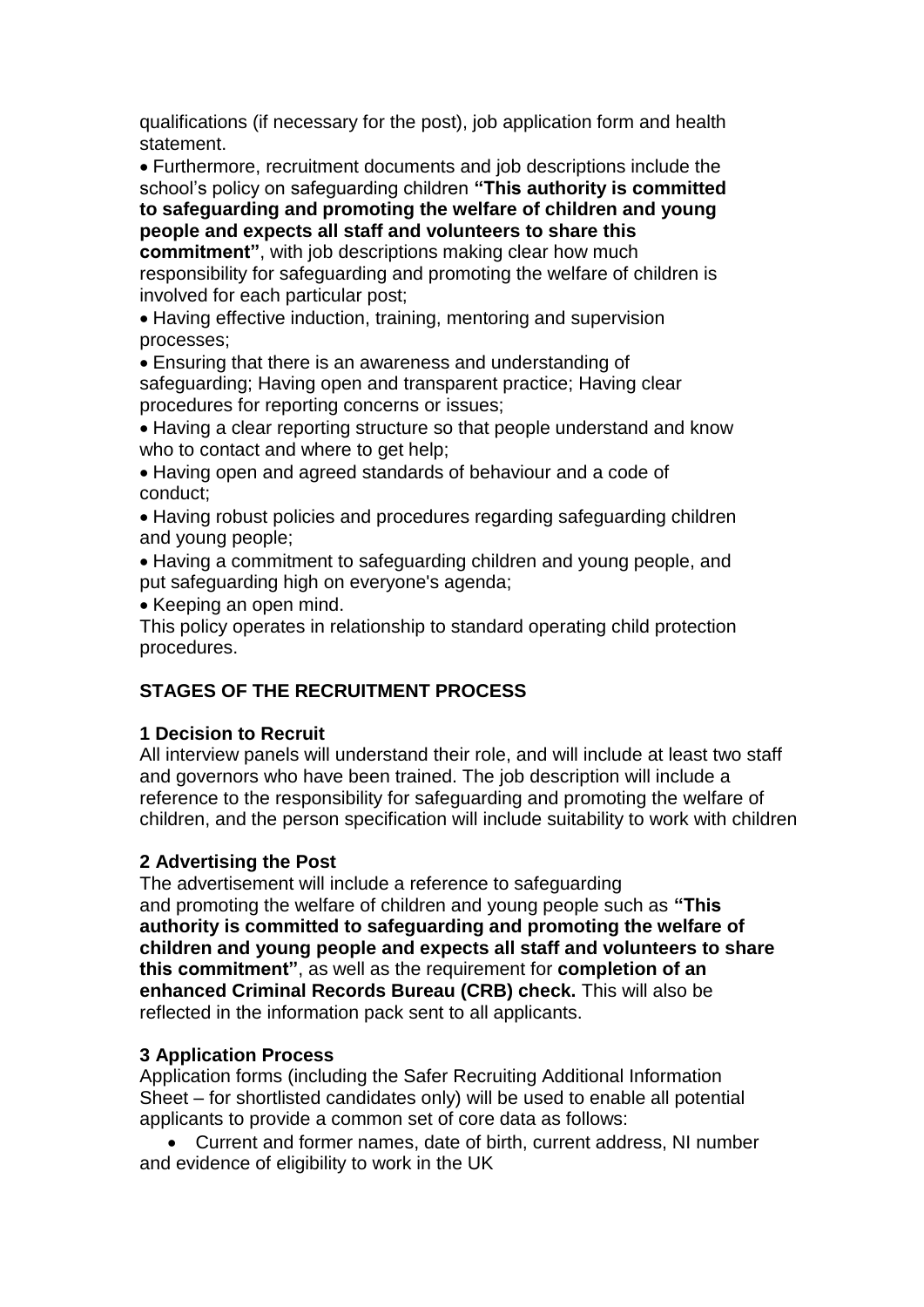Full details of qualifications relevant to the position applied for including awarding body and date of award

Teachers will need to provide DfES number and GTC registration

• Full history in chronological order showing employment, study, voluntary work, with explanations for any periods not covered, and reasons for leaving employment.

 Declaration of any family or close relationship to existing or potential employees or employers

 Details of referees – one of whom must be current or most recent employer.

• For an employee not currently working with children, but who has done so in the past it is important that the past employer should also be contacted

 A statement from the applicant of their personal qualities and experience, which they believe, meets the person specification.

There will be a statement explaining that the post is exempt from the Rehabilitation of Offenders Act 1974, requiring a signed statement that the individual is not on List 99, disqualified from work with children or subject to sanctions imposed by a regulatory body, and either has no sanctions, cautions or bind-overs, or has attached details of their record in a sealed envelope marked confidential. There will also be an explanation of the CRB checking requirements.

Applications will be carefully scrutinised upon receipt in order to identify any anomalies or areas of concern, which need to be followed up at interview. This will include any gaps in service or mid career moves from permanent to supply or temporary work.

#### **4 Taking up references for shortlisted candidates**

References will be sought for all shortlisted candidates, including the most recent, using the proforma reference request forms. All references received by the school must be signed or countersigned by the headteacher if the last employment was in a school. These will be scrutinised to identify any gaps or contradictions, which will then be explored at interview.

#### **5 The Interview**

These will be on a face to face basis wherever possible, and the same panel will see all the candidates for a post and carry out some straightforward pre employment checks such as verification of the applicant's identity, right to work in this country (a national insurance number does not automatically indicate this right) and relevant academic and vocational qualifications from original documentation.

The interview process will explore the applicant's ability to carry out the job description and meet the person specification. It will enable the panel to explore any anomalies or gaps which have been identified so far in order to satisfy themselves that the chosen applicant can meet the safeguarding criteria identified above. Consideration including discussion with the candidate will also need to be given to any information regarding previous records of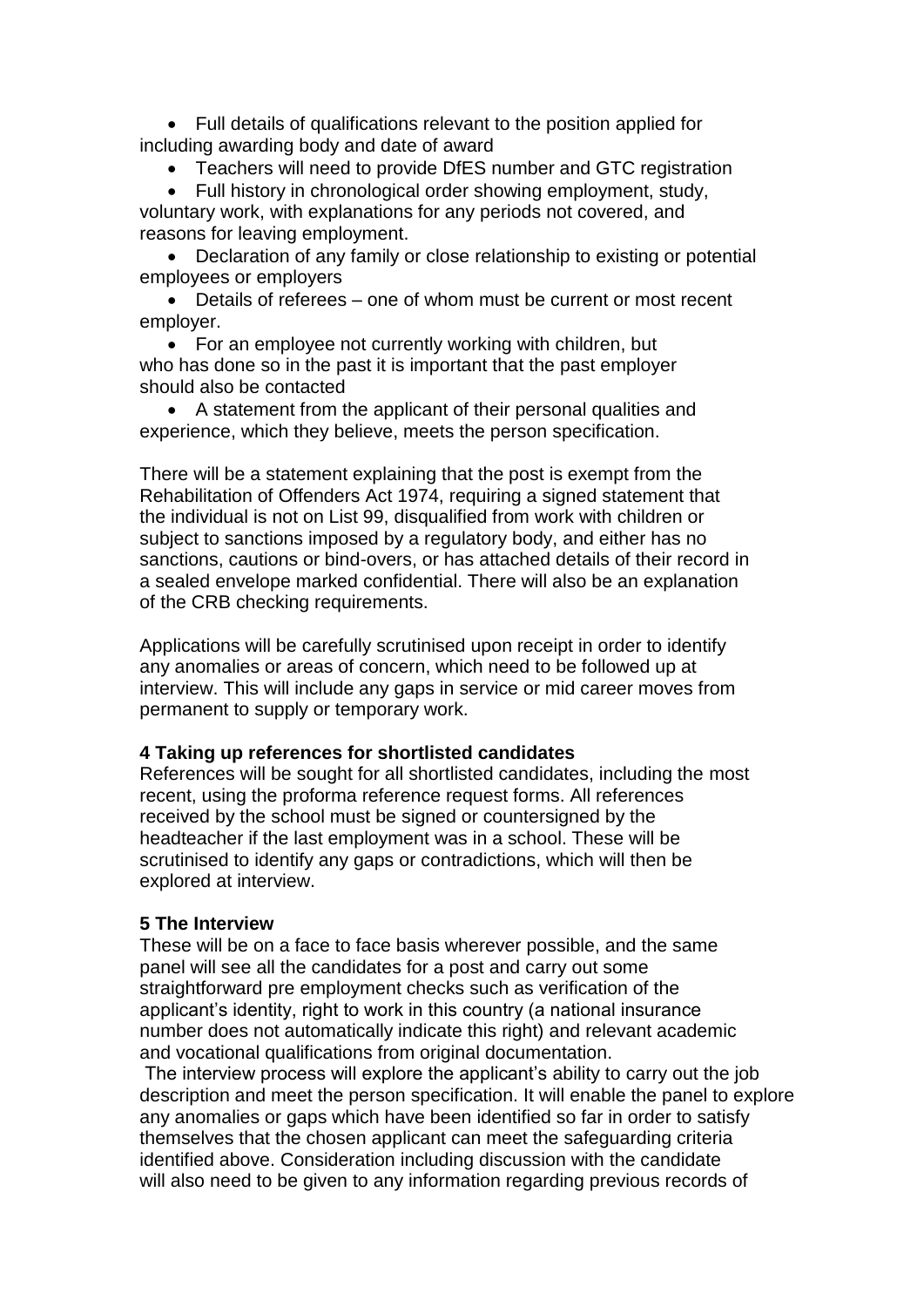cautions or convictions including information provided in a sealed envelope. Discussion will also take place regarding any significant periods of sickness absence.

## **6 Pre Employment**

In addition to the checks already detailed the school will ensure that a pre employment health check is completed, as well as obtaining a CRB Enhanced Disclosure. For teachers the school will verify successful completion of the statutory induction period. These together with the collection of all necessary references will be completed before staff start work, unless there are very exceptional circumstances. Any offer made to a candidate will be conditional on all the pre employment checks being completed satisfactorily.

### **Induction**

All members of staff will be given an induction programme which will clearly identify the school policies and procedures, including child protection, and make clear the expectations and codes of conduct which will govern how staff carry out their roles. This will give the opportunity to provide discussion of any relevant issues. The programme will ensure that all new staff are aware of the following policies and procedures and how to access them:

- Safeguarding and welfare e.g. child protection, anti bullying, anti discrimination, physical intervention/restraint, intimate care, internet safety
- Discipline and grievance, capability and whistle-blowing which should be on display on staff notice boards
- In addition all staff will be made aware of the channels for raising any concerns.

# **7 Ongoing Employment**

Kilby St Mary's Primary School recognises that safer recruitment and selection is not just about the start of employment, but should be part of a larger policy framework for all staff. The school will therefore provide ongoing training and support for all staff, as identified through performance management. It will also provide a range of opportunities where concerns can be raised, in order that staff feel that the school culture embraces safeguarding and communicates a clear framework to employees, parents and pupils. It will monitor issues as they arise, and through the use of such strategies as exit interviews will seek to continually improve the school environment, for the benefit of both staff and pupils.

#### **Role Responsibility Governors**

- Establish this policy
- Monitor and review the effectiveness of this policy
- Be familiar with DCSF guidance on Safer Recruitment

Ensure that at least two governors with the correct level of training sit on each